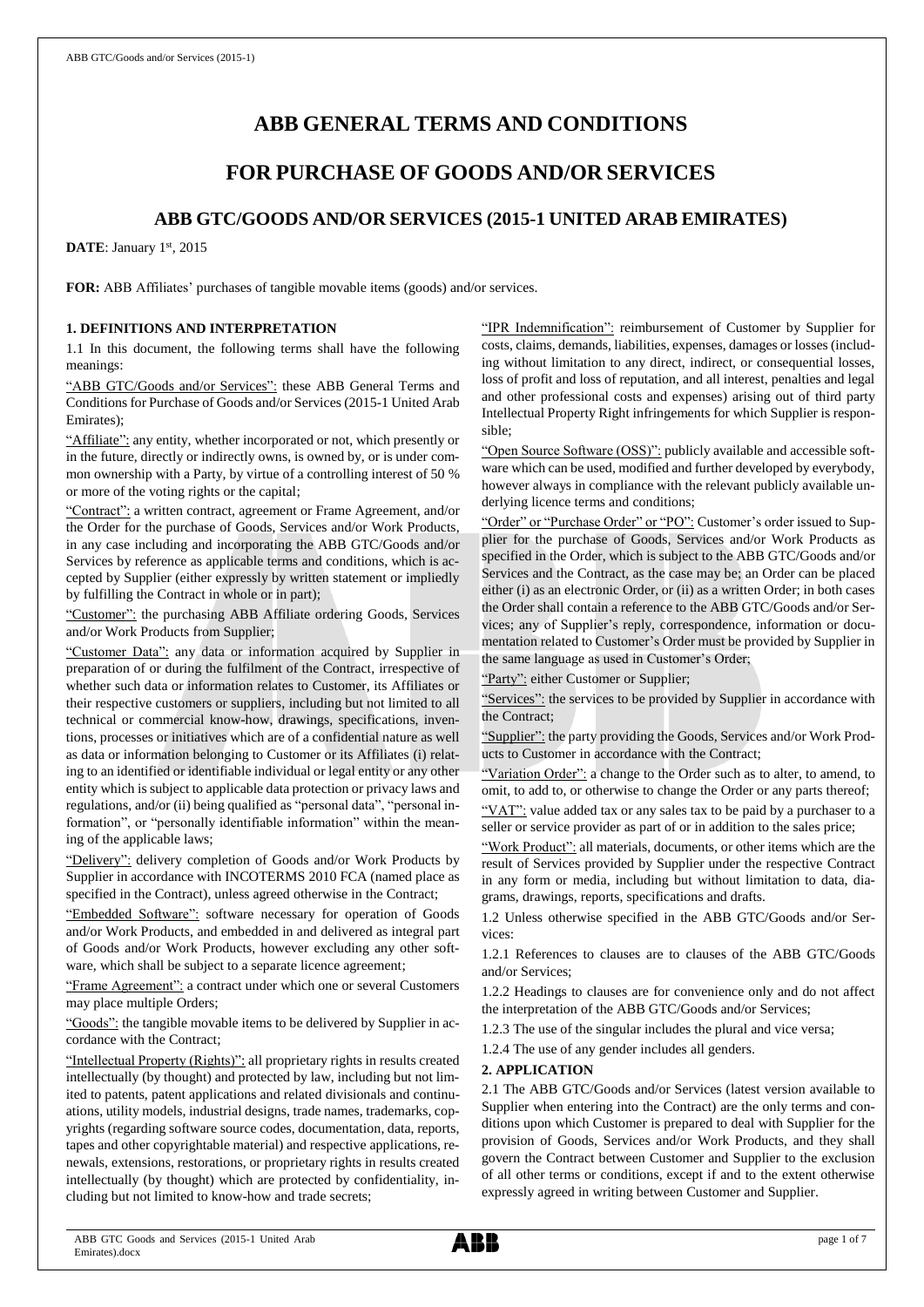2.2 No terms or conditions endorsed upon, delivered with or contained in Supplier's quotations, acknowledgements or acceptances of Orders, specifications or similar documents will form part of the Contract, and Supplier waives any right which it otherwise might have to rely on such other terms or conditions.

2.3 Customer's Order may specify a limited time period for acceptance; after expiry of such time period without Supplier's acceptance, the Order shall no longer be binding on Customer.

2.4 Any amendments to the Contract, including the ABB GTC/Goods and/or Services, shall have no effect unless expressly agreed in writing and signed by duly authorised representatives of Customer and Supplier.

2.5 References in the ABB GTC/Goods and/or Services to any statute or statutory provision shall be construed as a reference to that statute or provision as in effect at the date when the Order was placed, unless decided otherwise by Customer.

#### **3. SUPPLIER'S RESPONSIBILITIES**

3.1 Supplier shall deliver the Goods and/or Work Products and provide the Services:

3.1.1 in accordance with the applicable laws and regulations;

3.1.2 in accordance with the quality standards stated under Clause 9.1 and specified in the Contract;

3.1.3 free from defects and from any rights of third parties;

3.1.4 on the due date specified in the Contract;

3.1.5 in the quantity specified in the Contract;

3.1.6 in accordance with all specifications, specified materials, workmanship, and respective documentation;

3.1.7 in accordance with all Customer instructions, including but without limitation to its health, safety and environmental requirements and policies; and

3.1.8 fit for any particular purpose expressly or impliedly made known to Supplier in the Contract or, in absence thereof, fit for the purposes for which goods, work products, or services of the same description or the same or similar type would ordinarily be used.

3.2 Supplier shall not substitute or modify any of the materials contained in the Goods and/or Work Products, or used for provision of the Services, or make any changes to the design of the Goods and/or Work Products without Customer's prior written approval.

3.3 Supplier shall take care that the Goods and/or Work Products are contained or packaged in the manner usual for such Goods and/or Work Products or, where there is no such manner, in a manner adequate to preserve and protect the Goods and/or Work Products until Delivery.

3.4 Supplier shall submit invoices in an auditable form, complying with Supplier's and Customer's applicable local mandatory law, generally accepted accounting principles and the specific Customer requirements, containing the following minimum information: Supplier name, address and reference person including contact details (telephone, email etc.); invoice date; invoice number; Order number (same as stated in the Order); Supplier number (same as stated in the Order); address of Customer; quantity; specification of Goods, Services and/or Work Products supplied; price (total amount invoiced); currency; tax or VAT amount; tax or VAT number; Authorized Economic Operator and/or Approved Exporter Authorization number and/or other customs identification number, if applicable; payment terms.

3.5 Supplier shall invoice Customer separately from despatch of the Goods and/or Work Products and/or provision of the Services. Invoices shall be sent to the billing address specified in the Order.

3.6 Expenses not agreed in writing by Customer will not be reimbursed. 3.7 Services provided and charged on the basis of hourly rates require written confirmation of Supplier's time sheets by Customer. Supplier shall submit the respective time sheets to Customer for such confirmation in due time. Confirmation of the time sheet shall not be construed as acknowledgement of any claims. Customer shall not be obliged to pay invoices based on time sheets which are not confirmed in writing by Customer.

3.8 Customer may issue Variation Orders to Supplier to alter, amend, omit, add to, or otherwise change ordered Goods, Services and/or Work Products or parts thereof, and Supplier shall carry out all such reasonable Variation Orders. The Parties shall agree on the impact of the Variation Order on applicable prices. In case no such agreement on the price impact is reached within reasonable time, Supplier shall perform the Variation Order with the agreement that the impact on the price or possible compensation payments shall be calculated in accordance with the following principles and their hierarchical order: (i) agreed unit price list, (ii) lump sum to be agreed between the Parties, (iii) agreed cost plus profit margin basis or, (iv) as a combination of these methods. If the agreed unit price list does not cover the subject matter of the Variation Order, an additional price list used for similar goods, services and/or work products shall be agreed by the Parties and added to the existing unit price list. Supplier shall not postpone or delay the performance of a Variation Order on the grounds of dispute, or that the Variation Order is subject to acceptance by Supplier, or agreeing to the value amount, or extension of time. Variation Orders requested by Supplier shall only become effective after express written confirmation by Customer.

3.9 In no event Supplier shall suspend or delay the Delivery of any Goods and/or Work Products or the provision of any Services to Customer. In the event of Force Majeure Clause 16 shall apply.

3.10 Supplier shall hire in its own name all employees required to effectively provide the Goods, Services and/or Work Products, who shall not, under any circumstances, act as Customer's employees.

3.11 Supplier assumes full and exclusive responsibility for any accident or occupational disease occurred to its employees and its subcontractors in relation to the provision of the Goods, Services and/or Work Products.

3.12 Supplier shall be solely and exclusively responsible for any claims and/or lawsuits filed by its employees and/or subcontractors, and shall, without any limitations, defend, indemnify and hold Customer harmless from and against any claim, proceeding, action, fine, loss, cost and damages arising out of or relating to any such claims and/or lawsuits, and any noncompliance with legislation, regulations, codes of practice, guidance and other requirements of any relevant government or governmental agency applicable to Supplier, its employees or subcontractors, and Supplier shall compensate Customer for all losses and expenses whatsoever resulting therefrom. Supplier undertakes to voluntarily and at its own cost appear in court, if requested by Customer, acknowledging its status as sole and exclusive employer, and to provide Customer with any and all requested documentation and information necessary to ensure proper legal defence of Customer in court. The preceding sentence shall not apply if and to the extent the liability or damage was caused by Customer's gross negligence or intentional act.

3.13 Customer is authorized to make any payments due to Supplier's employees and subcontractors performing Services, or providing Goods and/or Work Products under the Contract, in order to avoid lawsuits, liens or encumbrances. Such payments may be made through withholding Supplier's credits, through offsetting or in any other way. Supplier shall provide any support requested by Customer with regard to such payments and indemnify Customer for any payments made.

## **4. CUSTOMER'S RESPONSIBILITIES**

4.1 In consideration of the Goods and/or Work Products delivered, or the Services provided by Supplier in accordance with the Contract, Customer shall pay to Supplier the purchase price stated in the Contract within the agreed payment terms provided the invoice fulfils the requirements of Clauses 3.4 and 3.5. In the event that the payment terms are determined by mandatory applicable law, such terms shall prevail.

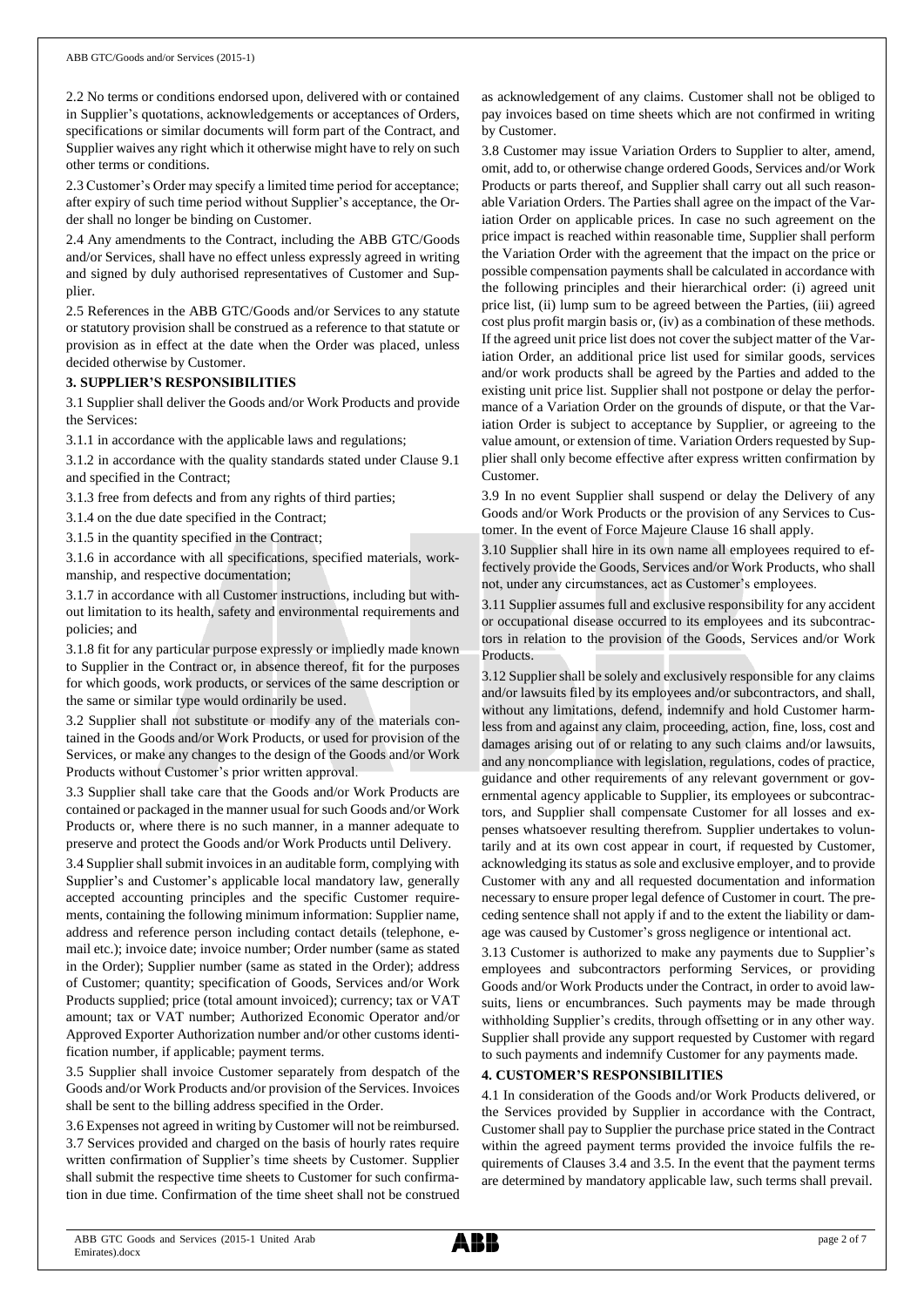4.2 If Goods and/or Work Products delivered or Services provided are subject to inspection, testing, or acceptance by Customer and/or its authorised representatives, no payments shall become due before the results of such inspection, testing, or acceptance are available and confirm that the Goods, Services and/or Work Products conform with the Contract and with any specifications and/or patterns supplied or advised by Customer to Supplier.

4.3 Customer reserves the right to set off such amount owed to Supplier, or withhold payment for Goods, Services and/or Work Products not provided in accordance with the Contract.

#### **5. DELIVERY, PERFORMANCE OF SERVICES**

5.1 Unless agreed otherwise in the Contract, the Goods and/or Work Products shall be delivered in accordance with INCOTERMS 2010 FCA, to the place defined in the Contract, or, if no such place has been defined, to Customer's place of business.

5.2 The Services shall be provided at the place specified in the Contract, or, if no such place has been specified, at Customer's place of business.

5.3 Supplier shall deliver latest at the time of acceptance of the Contract the following minimum information (unless where explicitly not required by Customer): Order number, date of Order, number of packages and contents, the customs tariff numbers of the country of consignment, and the countries of origin for all Goods and/or Work Products to be delivered. For controlled Goods, Services and/or Work Products, the relevant national export control numbers must be indicated and, if the Goods, Services and/or Work Products are subject to U.S. export regulations, the U.S. Export Control Classification Numbers (ECCN) or classification numbers of the International Traffic In Arms Regulations (ITAR) must be specified. Proofs of preferential origin as well as conformity declarations and marks of the country of consignment or destination are to be submitted without being requested; certificates of origin upon request. Supplier shall state the accurate and complete Order number disclosed to Customer on all invoices (in particular but not limited to commercial, pro forma or customs invoices). Supplier shall be fully liable for all damages resulting from a breach of this obligation, in particular but not limited to damages for delay.

5.4 The Goods and/or Work Products shall be delivered, and Services shall be provided during Customer's business hours unless otherwise requested by Customer.

5.5 Upon Delivery, Supplier (or its appointed carrier) shall provide Customer, together with a delivery note, any other required export and import documents not mentioned in Clause 5.3. In the event that Customer has approved partial delivery, such delivery note shall also include the outstanding balance remaining to be delivered.

5.6 Ownership (title) of the Goods and/or Work Products shall pass to Customer at Delivery, except if agreed otherwise in writing. To the extent that the Goods and/or Work Products contain Embedded Software, ownership (title) regarding such Embedded Software shall not be passed to Customer, however Customer and all users shall have a worldwide, irrevocable, perpetual, transferable, non-exclusive, royaltyfree right to use the Embedded Software as an integral part of such Goods and/or Work Products or for servicing either of them. In the event the Embedded Software or any part thereof is owned by a third party, Supplier shall be responsible for obtaining the respective software licences necessary from the third party before Delivery to comply with its obligations under the Contract.

#### **6. ACCEPTANCE**

6.1 Customer shall not be deemed to have accepted any Goods, Services and/or Work Products until it has had reasonable time to inspect or test them following Delivery or, in case a defect in the Goods, Services and/or Work Products was not reasonably detectable during the inspection, within a reasonable time period after such defect has become apparent. Any obligation of Customer to inspect the Goods, Services and/or Work Products, shall be limited to quantity and type, and visible defects or damages resulting from transport.

6.2 The Parties may agree on a certain acceptance procedure, in which case acceptance shall be subject to Customer's explicit written acceptance statement. Supplier shall inform Customer in writing within a reasonable time period in advance when the Goods, Services and/or Work Products are ready for inspection, testing, or acceptance.

6.3 If any Goods, Services and/or Work Products do not comply with Clause 3 (Supplier's Responsibilities), or are otherwise not in conformity with the Contract, then, without limiting any other right or remedy that Customer may have under Clause 10 (Remedies), Customer may reject the Goods, Services and/or Work Products and/or request replacement by Goods, Services and/or Work Products conforming with the Contract or recover all payments made to Supplier.

#### **7. DELAY**

If the Delivery of Goods and/or Work Products or the provision of Services does not comply with the agreed date(s) then, without prejudice to any other rights which it may have, Customer shall have the right to: 7.1 terminate the Contract in whole or in part;

7.2 refuse any subsequent delivery of the Goods and/or Work Products, or provision of Services which Supplier attempts to make;

7.3 recover from Supplier any expenditure reasonably incurred by Customer in obtaining the Goods, Services and/or Work Products in substitution from another supplier;

7.4 claim damages for any additional costs, loss or expenses incurred by Customer which are reasonably attributable to Supplier's failure to deliver the Goods and/or Work Products, or to provide the Services on the agreed date; and

7.5 claim additional compensation for liquidated damages as agreed in the Contract.

## **8. INSPECTION**

8.1 Supplier shall allow Customer and/or its authorised representatives during Supplier's business hours to (i) inspect the Goods and/or Work Products, and Supplier's manufacturing units upon providing reasonable notice, and/or request test samples of the respective Goods and/or Work Products, or any parts or materials thereof, and/or (ii) inspect the provision of the Services, and/or (iii) test the Goods and/or Work Products, or parts thereof.

8.2 If the results of such inspection or tests cause Customer to be of the opinion that the Goods, Services and/or Work Products do not conform or are unlikely to conform with the Contract or with any agreed specifications, including all specified material, workmanship and the like, documentation and quality requirements, or are not performed in accordance with generally accepted practices, procedures and standards of the respective industry, Customer shall inform Supplier and Supplier shall without undue delay take such action as is necessary to ensure conformity with the Contract. In addition Supplier shall carry out necessary additional inspection or testing at Supplier's own cost whereby Customer shall be entitled to attend.

8.3 Notwithstanding any inspection or tests by Customer, Supplier shall remain fully responsible for compliance of the Goods, Services and/or Work Products with the Contract. This applies whether or not Customer has exercised its right of inspection and/or testing and shall not limit Supplier's obligations under the Contract. For the avoidance of doubt, inspection or testing of Goods, Services and/or Work Products by Customer shall in no event exempt Supplier from or limit Supplier's warranties or liability in any way.

#### **9. WARRANTY**

9.1 Supplier warrants that the Goods, Services and/or Work Products: 9.1.1 comply with the Contract, including all specifications, specified material, workmanship and the like, documentation and quality re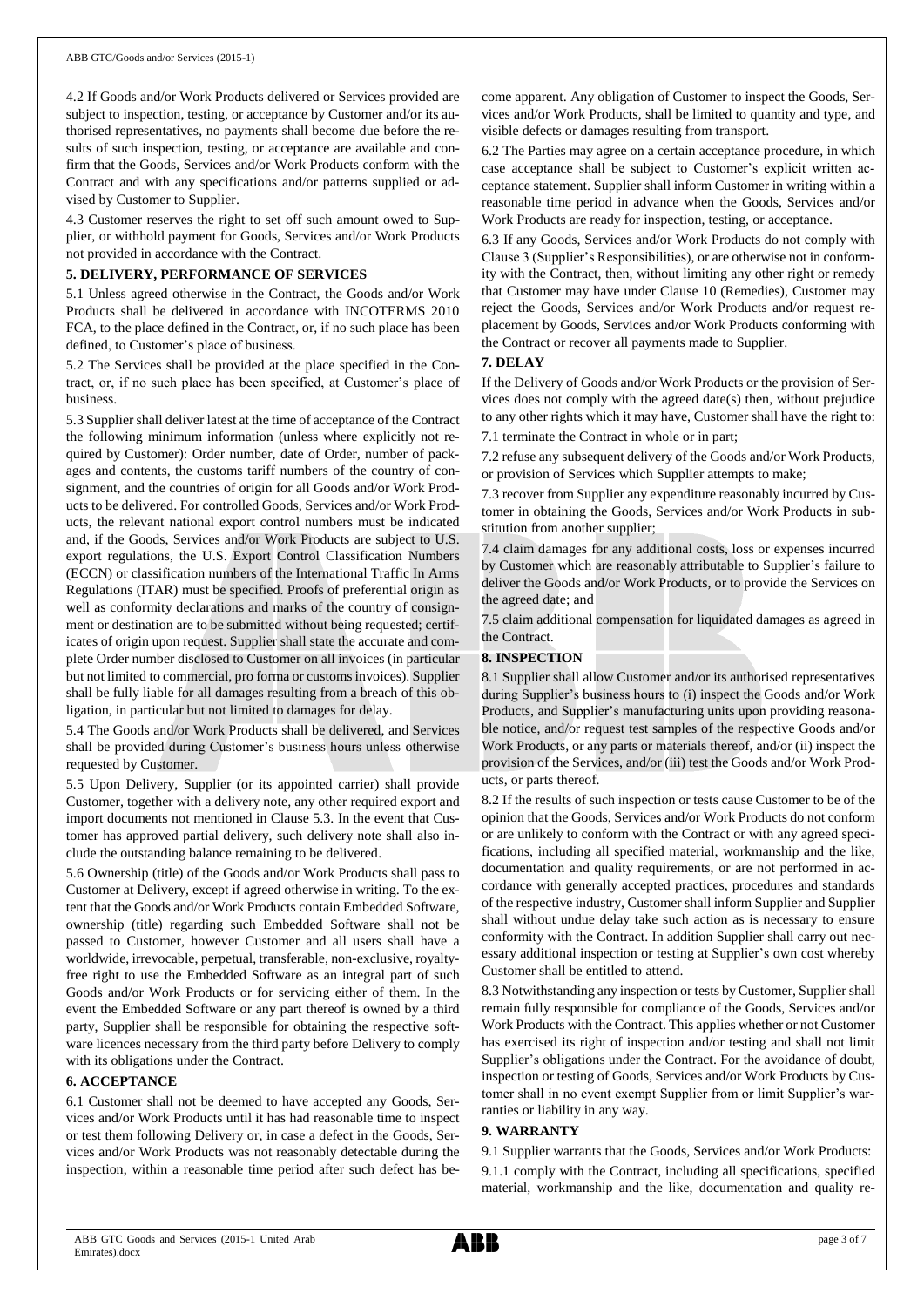quirements, or in absence thereof are provided or performed in accordance with generally accepted practices, procedures and standards of the respective industry, and are fit for the purposes for which goods, services or work products of the same description or the same or similar type would ordinarily be used, and keep the functionality and performance as expected by Customer according to Supplier's information, documentation and statements;

9.1.2 are fit for any particular purpose expressly or impliedly made known to Supplier in the Contract;

9.1.3 are new and unused at the date of Delivery;

9.1.4 are free from defects and rights of third parties;

9.1.5 possess the qualities which Supplier has held out to Customer as a sample or model; and

9.1.6 comply with Clause 12 (Compliance, Integrity).

9.2 Unless otherwise agreed in the Contract, the warranty period shall be twenty four (24) months from Delivery of Goods and/or Work Products, or the acceptance of the Services.

9.3 In case of non-compliance with the warranties provided under this Clause 9, Customer shall be entitled to enforce the remedies provided in Clause 10 (Remedies) hereunder.

#### **10. REMEDIES**

10.1 In case of breach of any warranty under Clause 9 (Warranty) or if Supplier otherwise fails to comply with any of the terms of the Contract, Customer shall give notice in writing to Supplier of such breach and provide Supplier an opportunity to remedy it. If Supplier has not successfully remedied such breach within forty eight (48) hours of receiving such Customer notification or within such other remedy period agreed in writing between the Parties, Customer shall be entitled to any one or more of the following remedies at its own discretion and at Supplier's expense:

10.1.1 to give Supplier another opportunity to carry out any additional work necessary to ensure that the Contract is fulfilled;

10.1.2 to carry out (or to instruct a third party to carry out) any additional work necessary to make the Goods, Services and/or Work Products comply with the Contract;

10.1.3 to obtain prompt repair or replacement of the defective Goods, Services and/or Work Products by Goods, Services and/or Work Products conforming with the Contract without defects;

10.1.4 to refuse any further Goods, Services and/or Work Products, but without exemption from Supplier's liability for the defective Goods, Services and/or Work Products provided by Supplier;

10.1.5 to claim such damages as may have been sustained by Customer as a result of Supplier's breaches of the Contract;

10.1.6 to terminate the Contract; in such event Customer shall have no obligation to compensate Supplier for the already provided but unpaid parts of the Goods, Services and/or Work Products, and Supplier shall be obliged to pay back to Customer any remuneration received from Customer for the Goods, Services and/or Work Products, and to take back the Goods and/or Work Products at Supplier's own cost and risk. 10.2 In the event that Clauses 10.1.1, 10.1.2 or 10.1.3 apply, the entire warranty period of Clause 9.2 shall be restarted.

10.3 The rights and remedies available to Customer and contained in the Contract are cumulative and are not exclusive of any rights or remedies available at law or in equity.

## **11. INTELLECTUAL PROPERTY**

11.1 Supplier hereby grants Customer, or undertakes to procure that Customer is granted, a worldwide, irrevocable, perpetual, transferable, non-exclusive, royalty-free licence to use the Intellectual Property Rights in the Goods, including Embedded Software, if any.

11.2 Supplier assigns herewith to Customer full ownership rights in and to any Intellectual Property in the Work Products arising from the Services for the full duration of such rights, wherever in the world enforceable. Supplier further agrees to execute, upon Customer's request and

at its cost, all further documents and assignments and do all such further things as may be necessary to perfect Customer's ownership title to the Intellectual Property or to register Customer as owner of the Intellectual Property with any registry, including but not limited to governmental registration authorities or private registration organisations.

11.3 The Intellectual Property Rights in any Work Products created by or licensed to Supplier prior to the respective Contract or outside of such Contract, and any subsequent modifications to the same ("Pre-Existing Works") will remain vested in Supplier or the respective third party owner. To the extent that Pre-Existing Works are embedded in any Work Products delivered by Supplier, Customer and its Affiliates shall have a worldwide, irrevocable, perpetual, transferable, non-exclusive, royalty-free licence to use the Pre-Existing Works as part of such Work Products, including the right to further improve, develop, market, distribute, sublicense, exploit or otherwise use the Work Products containing such Pre-Existing Works. Supplier shall not be prevented or restricted from using its own know-how or its Pre-Existing Works in the course of providing the Services.

11.4 In the event the Embedded Software contains or uses Open Source Software, Supplier must specify and inform Customer in writing and prior to Delivery about all Open Source Software implemented into or used by the Embedded Software. In the event that Customer does not approve any Open Source Software components contained in or used by the Embedded Software, Supplier agrees to replace or substitute at its own cost the affected Open Source Software component(s) contained in or used by the Embedded Software with software of at least the same quality and functionality and which is accepted by Customer.

11.5 In the event that the Goods and/or Work Products (and/or the Embedded Software) delivered, or Services provided infringe any third party Intellectual Property Rights, Supplier shall, notwithstanding anything provided to the contrary or otherwise contained in the Contract, provide IPR Indemnification to Customer. The IPR Indemnification does not limit any further compensation rights of Customer. Supplier's obligation to indemnify Customer as provided under this Clause shall not apply if and to the extent the liability or damage was caused by Customer's own pre-existing Intellectual Property Rights contributed to, or implemented into the Goods, Services and/or Work Products.

11.6 If any infringement claim is made against Customer, Supplier shall at its cost, but at Customer's discretion (i) procure for Customer the right to continue using the Goods, Services and/or Work Products; (ii) modify the Goods, Services and/or Work Products so that they cease to be infringing; or (iii) replace the Goods, Services and/or Work Products so that they become non-infringing.

11.7 In the event Supplier cannot fulfil the measures requested by Customer under Clause 11.6, Customer shall be entitled to terminate the Contract and to reclaim all sums which Customer has paid to Supplier thereunder. In any event, Customer may claim compensation in accordance with Clause 11.5 for any costs, losses or damages incurred whatsoever.

#### **12. COMPLIANCE, INTEGRITY**

12.1 Supplier shall provide the Goods, Services and/or Work Products in compliance with all relevant legislation, laws, rules, regulations, and codes of practice, guidance and other requirements of any relevant government or governmental agency. To the extent that such regulations are advisory rather than mandatory, the standard of compliance to be achieved by Supplier shall be in compliance with the generally accepted best practice of the relevant industry.

12.2 Supplier and its subcontractors must comply with the ABB Lists of Prohibited and Restricted Substances and with the reporting and other requirements regarding Conflict Minerals made available under **[www.abb.com](http://www.abb.com/) – Supplying – Material Compliance** or otherwise and shall provide Customer with respective documents, certificates and statements if requested. Any statement made by Supplier to Customer (whether directly or indirectly, e. g. where applicable via the ABB Sup-

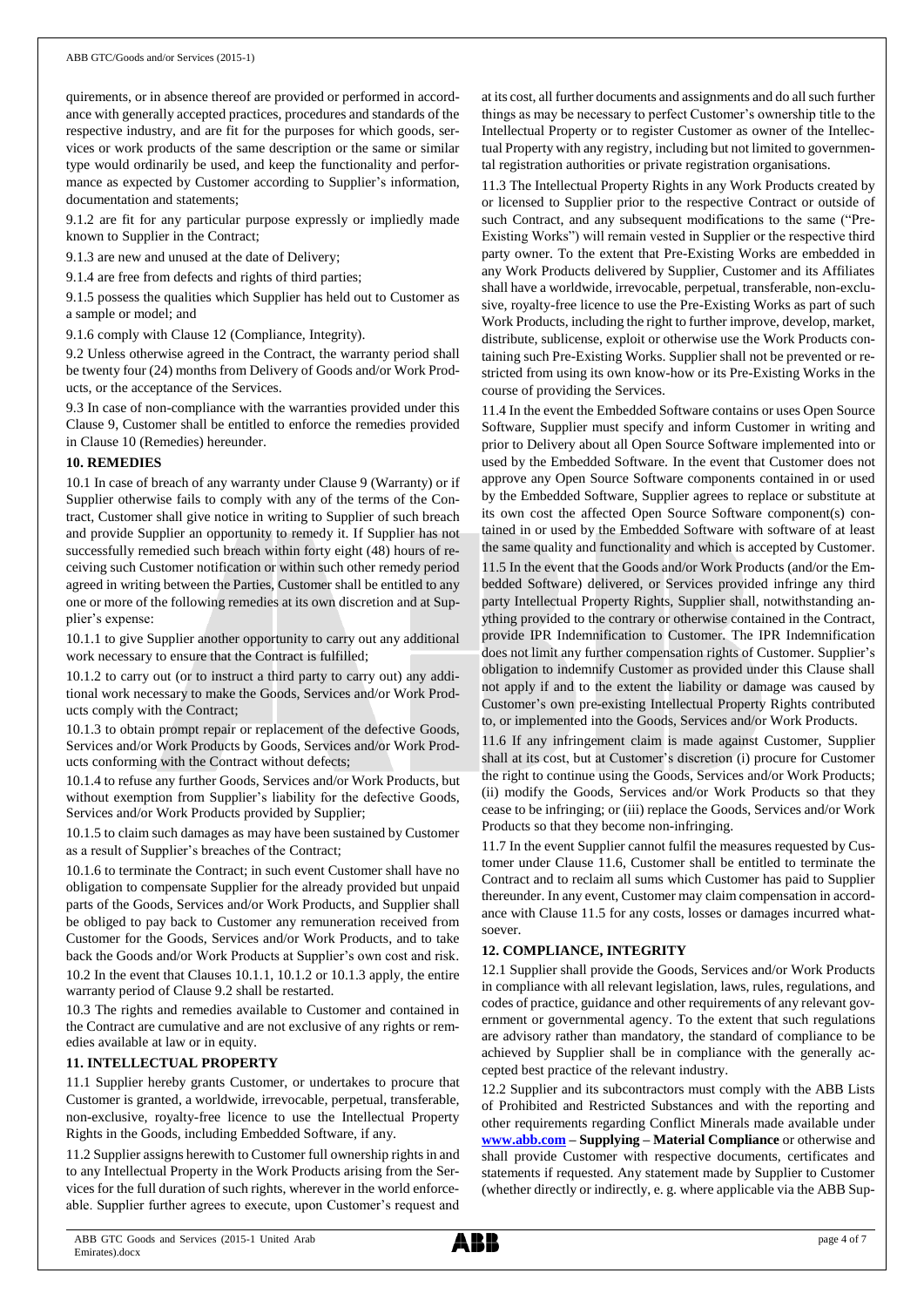plier Registration and Pre-Qualification System) with regard to materials used for or in connection with the Goods, Services and/or Work Products will be deemed to be a representation under the Contract.

12.3 Supplier represents and warrants that it is knowledgeable with, and is and will remain in full compliance with all applicable trade and customs laws, regulations, instructions, and policies, including, but not limited to, securing all necessary clearance requirements, proofs of origin, export and import licenses and exemptions from, and making all proper filings with appropriate governmental bodies and/or disclosures relating to the provision of services, the release or transfer of goods, hardware, software and technology to non U.S. nationals in the U.S., or outside the U.S., the release or transfer of technology and software having U.S. content or derived from U.S. origin software or technology.

12.4 No material or equipment included in or used for the Goods, Services and/or Work Products shall originate from any company or country listed in any relevant embargo issued by the authority in the country where the Goods, Services and/or Work Products shall be used or an authority otherwise having influence over the equipment and material forming part of the Goods, Services and/or Work Products. If any of the Goods, Services and/or Work Products are or will be subject to export restrictions, it is Supplier's responsibility to promptly inform Customer in writing of the particulars of such restrictions.

12.5 Both Parties warrant that each will not, directly or indirectly, and that each has no knowledge that the other Party or any third parties will, directly or indirectly, make any payment, gift or other commitment to its customers, to government officials or to agents, directors and employees of each Party, or any other party in a manner contrary to applicable laws (including but not limited to the U. S. Foreign Corrupt Practices Act and, where applicable, legislation enacted by member states and signatories implementing the OECD Convention Combating Bribery of Foreign Officials), and shall comply with all relevant laws, regulations, ordinances and rules regarding bribery and corruption. Nothing in the Contract shall render either Party or any of its Affiliates liable to reimburse the other for any such consideration given or promised.

12.6 Supplier herewith acknowledges and confirms that Supplier has received a copy of ABB's Code of Conduct and ABB's Supplier Code of Conduct or has been provided information on how to access both ABB Codes of Conduct online under **[www.abb.com/Integrity](http://www.abb.com/Integrity)**. Supplier is obliged and agrees to perform its contractual obligations in accordance with both ABB Codes of Conduct, including but without limitation to all employment, health, safety and environmental requirements specified therein.

12.7 ABB has established the following reporting channels where Supplier and its employees may report suspected violations of applicable laws, policies or standards of conduct: Web portal: **[www.abb.com/In](http://www.abb.com/Integrity)[tegrity](http://www.abb.com/Integrity) – Reporting Channels**; telephone and mail address: specified on this Web portal.

12.8 Any violation of an obligation contained in this Clause 12 shall be a material breach of the Contract. Either Party's material breach shall entitle the other Party to terminate the Contract with immediate effect and without prejudice to any further right or remedies under such Contract or applicable law.

12.9 Notwithstanding anything to the contrary contained in the Contract, Supplier shall, without any limitations, indemnify and hold harmless Customer from and against any liabilities, claim, proceeding, action, fine, loss, cost or damages arising out of or relating to any such violation of the above mentioned obligations and the termination of the Contract, or arising from export restrictions concealed by Supplier. With respect to export restrictions solely attributable to Customer's use of the Goods, Services and/or Work Products, the now said commitment shall only apply to the extent Supplier has knowledge of or reasonably should have been aware of such use.

## **13. CONFIDENTIALITY, DATA SECURITY, DATA PROTECTION**

#### 13.1 Supplier shall:

13.1.1 Unless otherwise agreed in writing, keep in strict confidence all Customer Data and any other information concerning Customer's or its Affiliates' business, its products and/or its technologies which Supplier obtains in connection with the Goods, Services and/or Work Products to be provided (whether before or after acceptance of the Contract). Supplier shall restrict disclosure of such confidential material to such of its employees, agents or subcontractors or other third parties as need to know the same for the purpose of the provision of the Goods, Services and/or Work Products to Customer. Supplier shall ensure that such employees, agents, subcontractors or other third parties are subject to and comply with the same obligations of confidentiality as applicable to Supplier and shall be liable for any unauthorized disclosures;

13.1.2 Apply appropriate safeguards, adequate to the type of Customer Data to be protected, against the unauthorised access or disclosure of Customer Data and protect such Customer Data in accordance with the generally accepted standards of protection in the related industry, or in the same manner and to the same degree that it protects its own confidential and proprietary information – whichever standard is higher. Supplier may disclose confidential information to "Permitted Additional Recipients" (which means Supplier's authorised representatives, including auditors, counsels, consultants and advisors) provided always that such Permitted Additional Recipients sign with Supplier a confidentiality agreement with terms substantially similar hereto or, where applicable, are required to comply with codes of professional conduct ensuring confidentiality of such information;

13.1.3 Not (i) use Customer Data for any other purposes than for providing the Goods, Services and/or Work Products, or (ii) reproduce the Customer Data in whole or in part in any form except as may be required by the respective contractual documents, or (iii) disclose Customer Data to any third party, except to Permitted Additional Recipients or with the prior written consent of Customer;

13.1.4 Install and update at its own costs required adequate virus protection software and operating system security patches for all computers and software utilized in connection with providing the Goods, Services and/or Work Products;

13.1.5 Inform Customer without delay about suspicion of breaches of data security or other serious incidents or irregularities regarding any Customer Data.

13.2 Supplier agrees that Customer shall be allowed to provide any information received from Supplier to any Affiliate of Customer. Supplier shall obtain in advance all necessary approval or consent for Customer to provide such information to Customer's Affiliates if such information is confidential for any reason or subject to applicable data protection or privacy laws and regulations.

13.3 In case the type of Customer Data affected is particularly sensitive and therefore, according to Customer's opinion, requires a separate confidentiality and non-disclosure agreement, Supplier agrees to enter into such agreement. The same applies with regard to data privacy topics which are not covered by this Clause 13 and which may require a separate data processing agreement according to applicable laws and regulations.

13.4 The obligations under this Clause 13 exist for an indefinite period of time and therefore shall survive the expiration or termination of the Contract for any reason.

#### **14. LIABILITY AND INDEMNITY**

14.1 Without prejudice to applicable mandatory law or unless otherwise agreed between the Parties, Supplier shall compensate/indemnify Customer for/from all damages and losses in connection with the Goods, Services and/or Work Products (i) for Supplier's breaches of the Contract and (ii) for any claim made by a third party (including

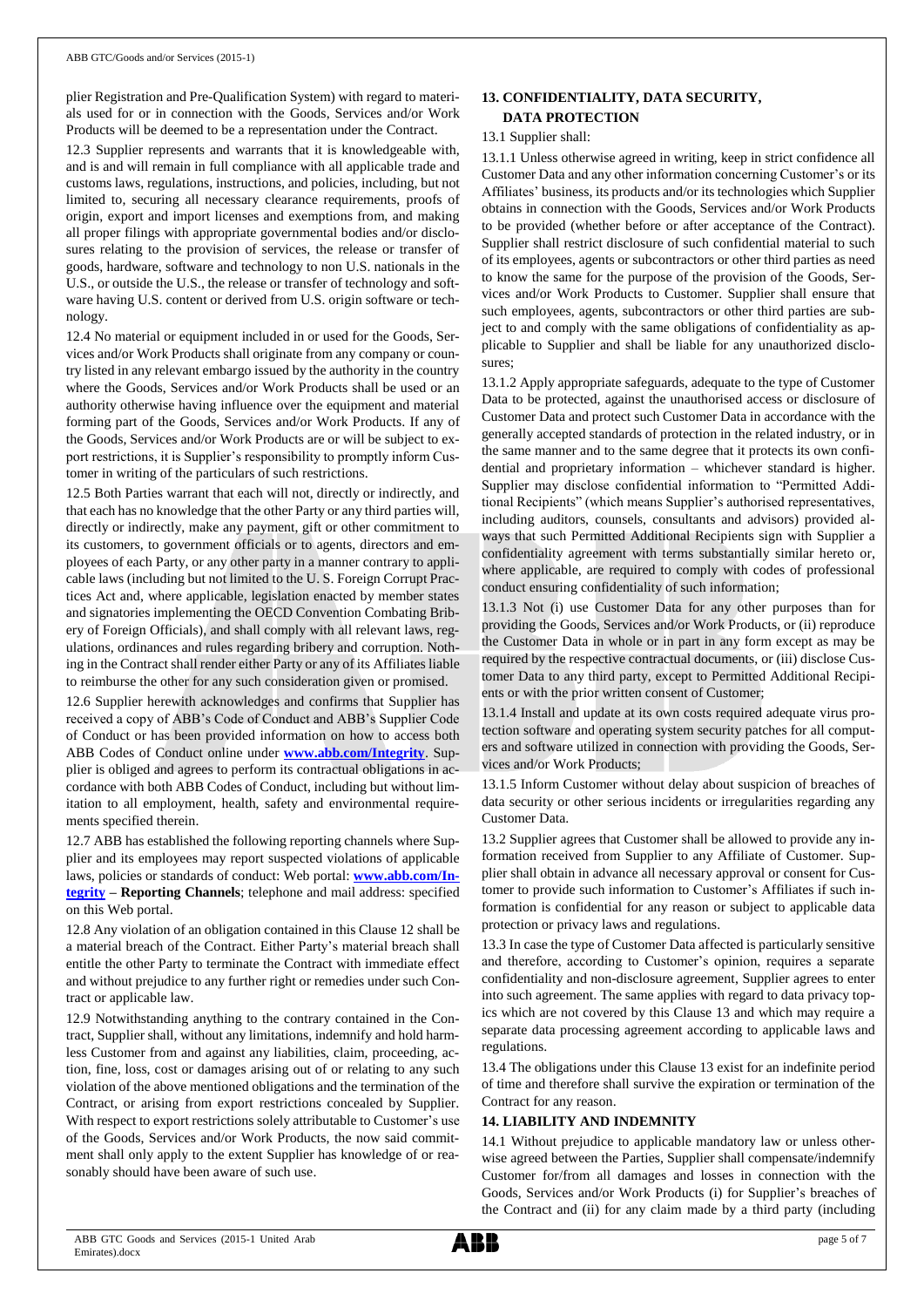employees of Supplier) against Customer in connection with the Goods, Services and/or Work Products, except for IPR Indemnification for which Clause 11 (Intellectual Property) exclusively applies, and in all cases to the extent that the respective liability, loss, damage, injury, cost or expense was caused by, relates to or arises from the Goods, Services and/or Work Products provided by Supplier and/or its subcontractors. Upon Customer's request Supplier shall defend Customer against any third party claims.

14.2 Supplier shall be responsible for the control and management of all of its employees, its suppliers and/or subcontractors, and it shall be responsible for the acts, defaults, negligence or obligations of any of its employees, suppliers and/or subcontractors, its agents, servants or workmen as fully as if they were the acts, defaults, negligence or obligations of Supplier.

14.3 The provisions of this Clause 14 shall survive any performance, acceptance or payment pursuant to the Contract and shall extend to any substituted or replacement Goods, Services and/or Work Products provided by Supplier to Customer.

14.4 Supplier shall maintain in force, and upon request provide evidence of, adequate liability insurance and statutory worker's compensation/employer's liability insurance with reputable and financially sound insurers. Nothing contained in this Clause 14 shall relieve Supplier from any of its contractual or other legal liabilities. The insured amount cannot be considered nor construed as limitation of liability.

14.5 Customer reserves the right to set off any claims under a Contract against any amounts owed to Supplier.

## **15. TERM AND TERMINATION**

15.1 A Contract between the Parties may be terminated for convenience in whole or in part by Customer upon giving Supplier thirty (30) calendar days written notice. In such event Customer shall pay to Supplier the value of the already delivered but unpaid parts of the Goods, Services and/or Work Products provided and proven direct costs reasonably incurred by Supplier for the not yet provided and unpaid Goods, Services and/or Work Products, however in no event more than the agreed price for the Goods, Services and/or Work Products under the respective Contract. No further compensation shall be due to Supplier. Compensation for any expenditures made with regard to Goods, Services and/or Work Products not yet provided shall be expressly excluded.

15.2 In the event of Supplier's breach of the Contract, Customer shall be entitled to terminate the Contract if Supplier fails to take adequate action to remedy a breach within 48 hours as requested by Customer in accordance with Clause 10.1. In such event, Customer shall have no obligation to compensate Supplier for the already delivered but unpaid parts of the Goods, Services and/or Work Products provided and Supplier shall be obliged to pay back to Customer any remuneration received from Customer for the Goods, Services and/or Work Products and to take back the Goods and/or Work Products at its (Supplier's) own cost and risk.

15.3 Customer shall have the right to terminate the Contract with immediate effect forthwith by notice in writing to Supplier in the event that an interim order is applied for or made, or a voluntary arrangement approved, or a petition for a bankruptcy order is presented or a bankruptcy order is made against Supplier or any circumstances arise which entitle the court or a creditor to appoint a receiver, administrative receiver or administrator or to present a winding-up petition or make a winding-up order or other similar or equivalent action is taken against or by Supplier by reason of its insolvency or in consequence of debt.

15.4 Upon termination Supplier shall immediately and at Supplier's expense safely return to Customer all respective Customer property (including any Customer Data, documentation, and retransfer/transfer of applicable Intellectual Property) and Customer information then in Supplier's possession or under Supplier's control and provide Customer with the complete information and documentation about the already supplied Goods, Services and/or Work Products or the respective parts thereof.

## **16. FORCE MAJEURE**

16.1 Neither Party shall be liable for any delay in performing or for failure to perform its obligations under a Contract if the delay or failure results from an event of "Force Majeure". For clarification, Force Majeure means an event that was not foreseeable by the affected Party at the time of execution of the respective Contract, is unavoidable and outside the reasonable control of the affected Party, and for which the affected Party is not responsible, provided such event prevents the affected Party from performing its obligations under the respective Contract despite all reasonable efforts, and the affected Party provides notice to the other Party within five (5) calendar days from occurrence of the respective event of Force Majeure.

16.2 If an event of Force Majeure occurs which exceeds thirty (30) calendar days, either Party shall have the right to terminate the relevant Contract forthwith by written notice to the other Party without liability to the other Party. Each Party shall use its reasonable endeavours to minimise the effects of any event of Force Majeure.

## **17. ASSIGNMENT AND SUBCONTRACTING**

17.1 Supplier shall neither assign, nor subcontract, transfer, nor encumber the Contract, nor any parts thereof (including any monetary receivables from Customer) without prior written approval of Customer.

17.2 Customer may at any time assign, transfer, encumber, subcontract or deal in any other manner with all or any of its rights under the Contract to any of its own Affiliates.

## **18. NOTICES**

Any notice shall be given by sending the same by registered mail, courier, fax or by e-mail to the address of the relevant Party as stated in the Contract or to such other address as such Party may have notified in writing to the other for such purposes. E-mail and fax expressly require written confirmation issued by the receiving Party. Electronic read receipts may not under any circumstances be deemed as confirmation of notice. Electronic signatures shall not be valid, unless expressly agreed in writing by the Parties.

## **19. WAIVERS**

Failure to enforce or exercise, at any time or for any period, any term of the Contract does not constitute, and shall not be construed as, a waiver of such term and shall not affect the right later to enforce such term or any other term herein contained.

#### **20. GOVERNING LAW AND DISPUTE SETTLEMENT**

20.1 The Contract (including, but not limited to the ABB GTC/Goods and/or Services) shall be governed by and construed in accordance with the laws of the country (and/or the state, as applicable) of Customer's legal registration, however under exclusion of its conflict of law rules and the United Nations Convention on International Sale of Goods.

20.2 In the event of a dispute arising out of or relating to the Contract, including any question regarding its existence, validity or termination, the Parties shall first seek settlement of that dispute by mediation in accordance with the Mediation Rules of the DIFC-LCIA Arbitration Centre, which Rules are deemed to be incorporated by reference into this Clause. If the dispute is not settled by mediation within 30 calendar days of the commencement of the mediation, or such further period as the Parties shall agree in writing, the dispute shall be referred to and finally resolved by arbitration under the Arbitration Rules of the DIFC-LCIA Arbitration Centre, which Rules are deemed to be incorporated by reference into this Clause. The language to be used in the mediation and in the arbitration shall be English. In any arbitration commenced pursuant to this Clause, (i) the number of arbitrators shall be one; and (ii) the seat, or legal place, of arbitration shall be DIFC, Dubai.

20.3 In case of any dispute, the defeated Party shall reimburse the succeeding Party for attorney's fees and other costs reasonably incurred in connection with the dispute.